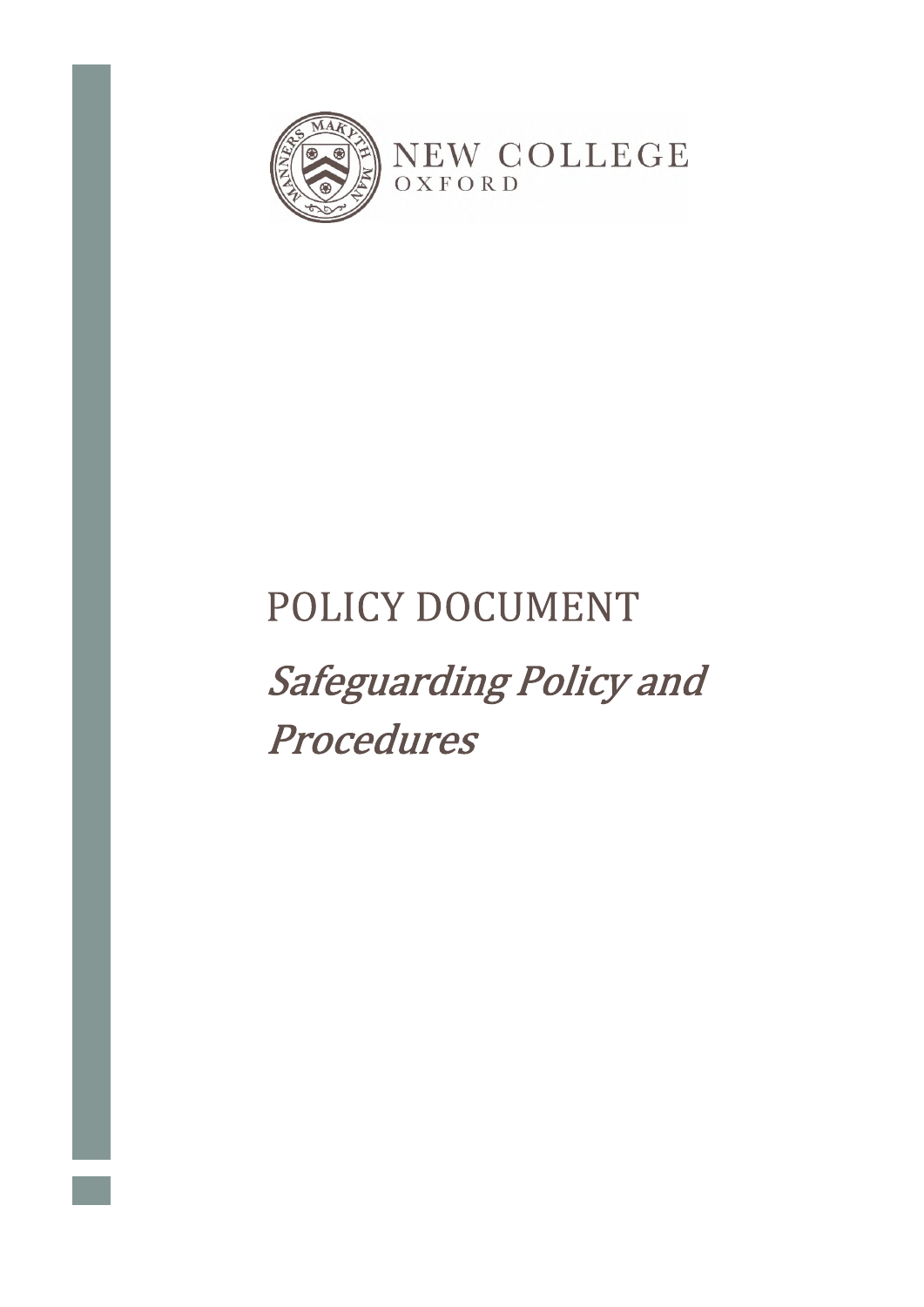## **Safeguarding Policy & Procedures**

#### **CONTACT DETAILS:**

**For contact details for the Designated Safeguarding Lead (DSL) and others, see the last page of this policy.** 

## **NOTICE TO CHILDREN AND YOUNG PEOPLE**

**If you are a child or young person reading this policy, and anything or anyone worries you or makes you feel unsafe, please speak to your parents. But if for any reason you would rather not do this, you may contact any of the people listed on the last page and be assured that they are there to help you or point you to help.** 

#### **1. Introduction**

**1.1** New College is committed to ensuring a safe and supportive environment for its Members and visitors. The College recognises that it is likely that children and/or adults at risk will come onto College premises or interact with College Members in a number of circumstances: for example, as candidates for admissions, as students on school visits, as young first year undergraduate students or as pupils of New College School.

**1.2** This Policy recognises the welfare of children and/or adults at risk as paramount and aims to safeguard their well-being, in particular by protecting them from abuse of any kind. This Policy should be read in conjunction with the University of Oxford's *Safeguarding Code of Practice 2015* which is available here*:* 

https://www.ox.ac.uk/sites/files/oxford/field/field\_document/Safeguarding%20code%20of% 20practice.pdf

**1.3** There is a separate Safeguarding Policy for New College School available here: https://www.newcollegeschool.org/page/?title=Safeguarding+and+Child+Protection%3A+Par ents%27+Guide&pid=71

## **2. Scope**

**2.1** For the purposes of this policy, 'child' or 'children' refers to a person or persons under the age of 18 (as defined in the *Children and Social Work Act 2017*). Children' therefore means 'children and young people' throughout this policy.

**2.2** For the purposes of this policy, an 'adult at risk' refers to the Department of Health definition as "those who are or may be in need of community care services by reason of mental health or other disability, age or illness; and who is or may be unable to take care of him or herself, or unable to protect him or herself against significant harm or exploitation.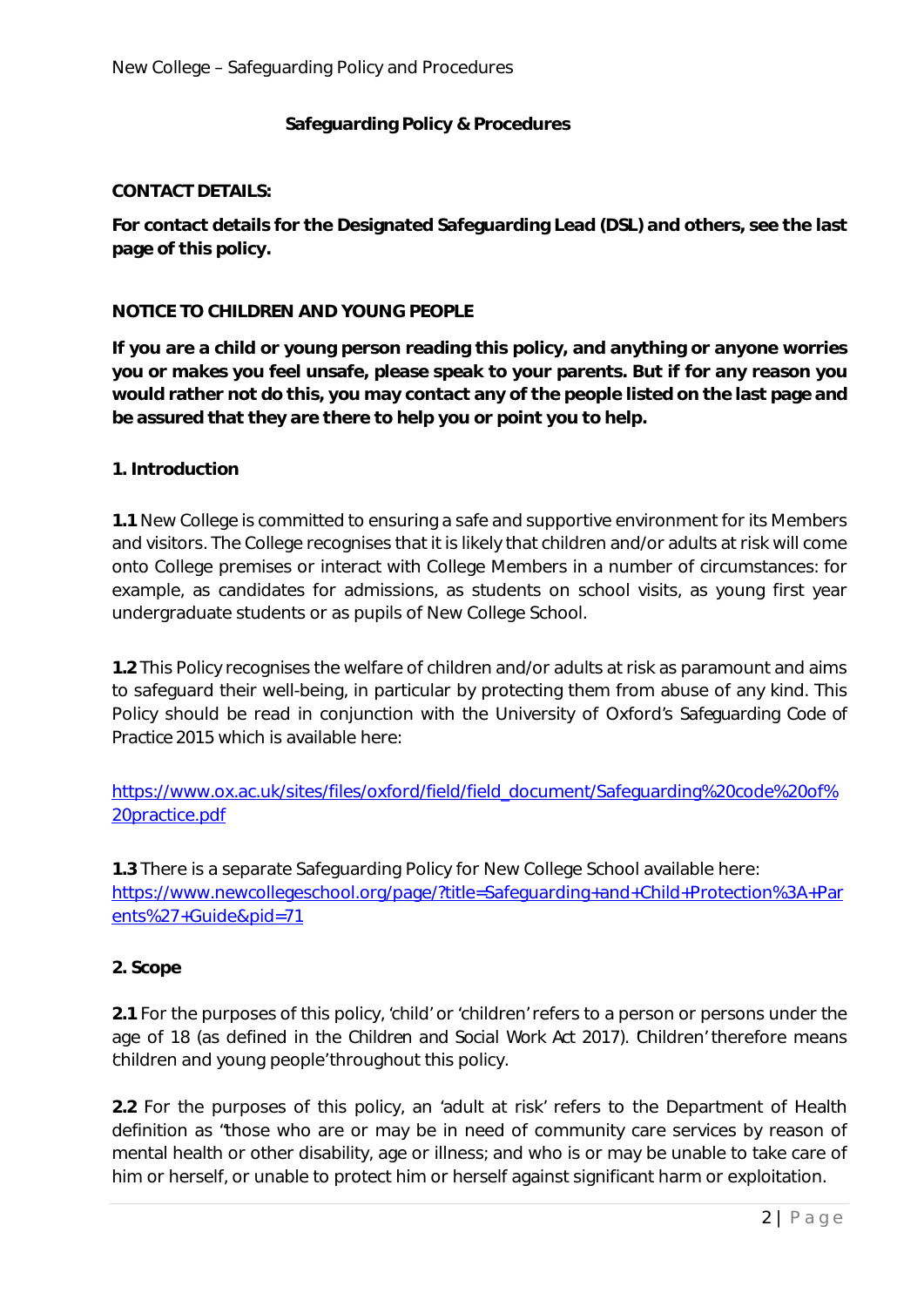**2.3** For the purposes of this policy, a College Member is anyone who is part of New College, working with children and/or adults at risk whether as a Fellow, employee, student, or volunteer.

**2.4** This Policy applies to all activities involving children and/or adults at risk and to all College Members.

**2.5** The College recognises that it has a legal duty to safeguard the welfare of children who come onto its premises or come into contact with its Members under the *Safeguarding Vulnerable Groups Act 2006, 'Working together to safeguard children' 2018*, the *Health and Safety at Work etc. Act 1974*, and '*Keeping children safe in education' 2018* where contact comes through schools.

**2.6** Where a College Member occupies a position of trust with regard to children and/or adult at risk, an improper relationship with a child and/or adult at risk constitutes an abuse of trust under the *Sexual Offences Act 2003*.

**2.7** The College also has certain powers and duties, under the *Rehabilitation of Offenders Act 1974 (Exceptions) Order 1975 and Safeguarding Vulnerable Groups Act 2006*, to enquire as to the criminal records history of Members to assess any risk to children.

## **3. Preventative Measures**

**3.1** New College's Designated Safeguarding Lead ('DSL') is the Home Bursar Mr Gez Wells. The DSL has the leadership responsibility for the College's safeguarding procedures and has responsibility for the College's safeguarding arrangements. The College's Designated Safeguarding Officers ('DSO') are the Health and Safety Administrator and the Head of Outreach. The DSO's for the College have responsibility for the day-to-day administration of the College's safeguarding arrangements. Contact details can be found on the last page of this Policy.

**3.2** The Designated Safeguarding Lead is responsible for:

- Implementing and promoting this Policy;
- Ensuring that the Policy is monitored and reviewed in accordance with changes in legislation and guidance on the protection of children and/or adults at risk;
- Acting as the main contact within the College for the protection of children and adults at risk;
- Ensuring that appropriate College Members are provided with information, advice and training on the protection of children and/or adults at risk.
- Establishing and maintaining contacts with the local Children's Social Care Services departments and Police;
- Maintaining confidential records of reported child abuse cases and action taken.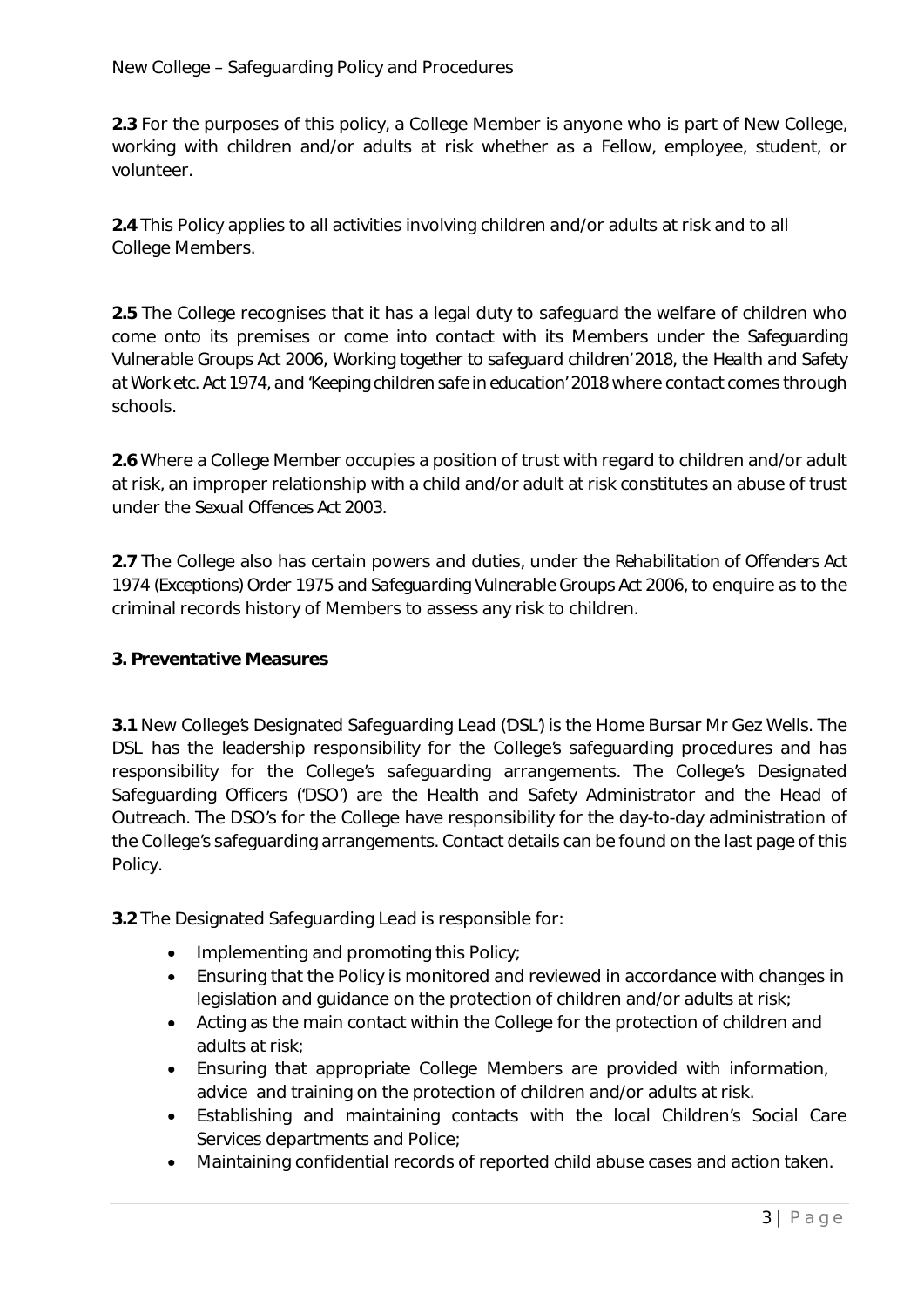Designated Safeguarding Officers are responsible, in the context of the specific event or to areas, which they are supervising for;

- $\bullet$  Implementing and maintaining this policy;
- Acting as the main contact, for their designated activities, for the protection of children and/or adults at risk
- Ensuring that College members assisting with their designated activities are provided with information, advice and training on the protection of children and/or adults at risk
- Ensuring that confidential records of reported child abuse cases and action taken are made and reported to the DSL.

**3.3** The DSL and DSO's have both completed training in safeguarding.

**3.4** The attention of new Members of the College will be drawn to this Policy as part of the induction process. All College Members are expected to comply fully with the guidance and procedures set out in this Policy. The College will ensure that Members are fully briefed and/or trained (as appropriate) on the implications of this Policy.

**3.5** Students of the College who apply to be engaged in outreach work as 'Student Ambassadors' for the College will not be required to undergo a DBS check. If they are deemed suitable for this post which entails working with children, these students have a compulsory short induction for the role. This includes reminders concerning the importance of maintaining appropriate professional boundaries and the expectations of the College in relation to conduct.

# **4. Forms of Abuse**

**4.1** The UK Government guidance, *Working Together to Safeguard Children 2013* defines four types of child abuse:

**4.2** Physical – the physical hurting or injuring of a child.

**4.3** Emotional – the persistent emotional maltreatment of a child which results in severe or persistent adverse effects on the child's emotional development. Some level of emotional abuse is present in all other categories of abuse, although it may occur independently.

**4.4** Sexual – the forcing or enticing of a child to take part in sexual activities. The activities may involve physical contact, including assault by penetration or non-penetrative acts. They may also include non-contact activities such as involving children looking at, or in the production of, sexual images, or grooming a child in preparation for abuse (including via the internet).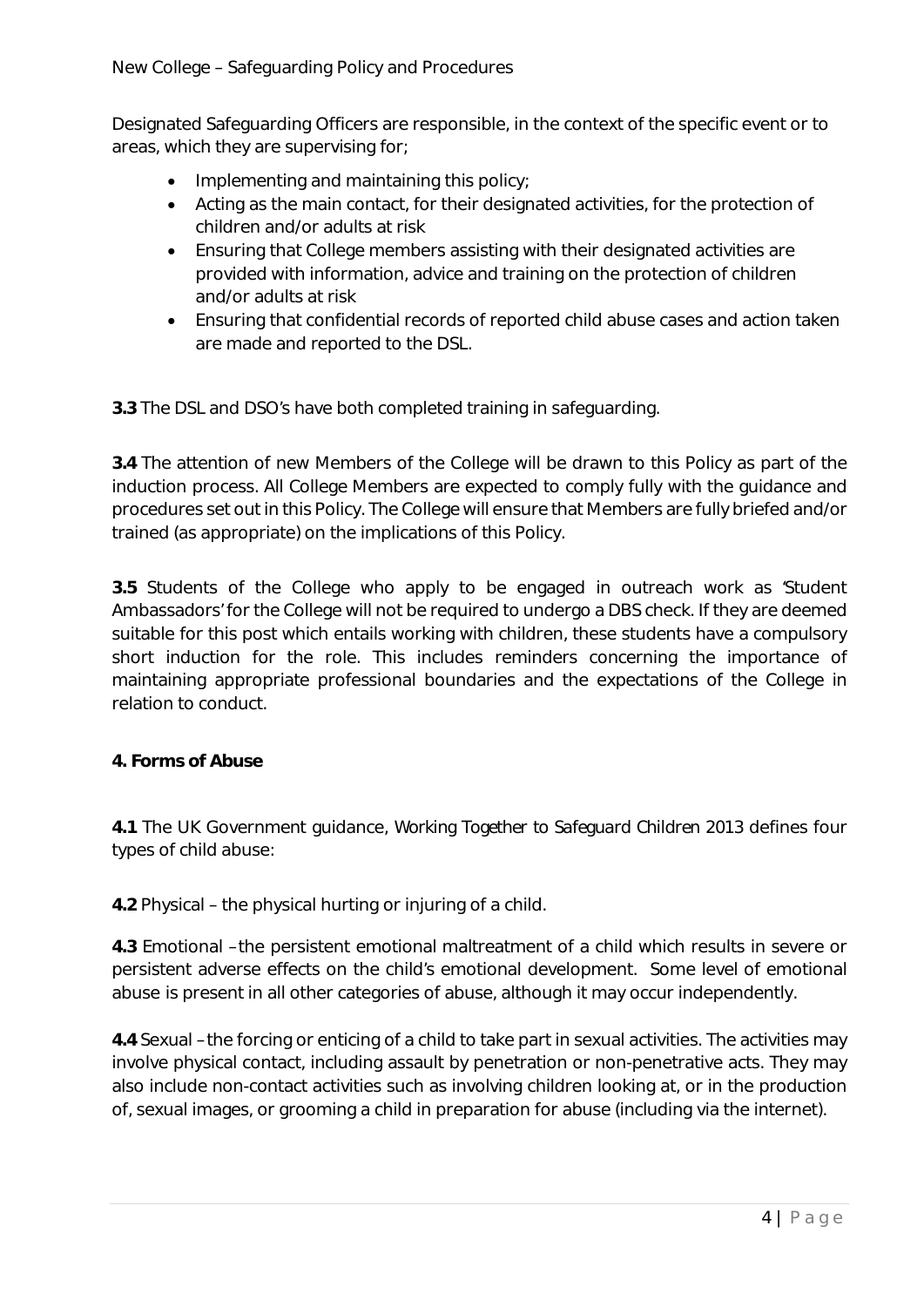**4.5** Neglect – the persistent failure to meet a child's basic needs, likely to result in the serious impairment of the childs health or development. Neglect can include failure to provide the following: adequate food, clothing and shelter; protection from physical and emotional harm or danger; adequate supervision; access to appropriate medical care or treatment.

## **5. Recognising Abuse**

**5.1** Child and/or adults at risk abuse can and does occur both within a child's family and in institutional or community settings. The following may indicate that a child is being or has been abused:

 Unexplained or suspicious injuries, particularly if such an injury is unlikely to have occurred accidentally;

- $\Box$  An injury for which the child's or adult's explanation appears inconsistent;
- $\Box$  The child or adult describes an abusive act or situation;
- Unexplained changes in behaviour;
- Inappropriate sexual awareness or sexually explicit behaviour;
- The child and/or adult at risk appears distrustful of adults;
- $\Box$  The child and/or adult at risk is not allowed to be involved in normal social activities;
- $\Box$  The child and/or adult at risk becomes increasingly dirty or shabby.

**5.2** It is the responsibility of all College Members to act on concerns in order to safeguard the welfare of the child and/or adult at risk.

## **6. Dealing with suspicion of abuse/allegations of abuse**

**6.1** An allegation may relate to a person who works with children and/or adult at risk who has:

 Behaved in a way that has harmed a child and/or adult at risk or may have harmed a child and/or adult at risk ;

 Possibly committed a criminal offence against or related to a child and/or adult at risk; or

 Behaved towards a child or children and/or adult at risk in a way that indicates s/he may pose a risk of harm to children and/or adult at risk.

**6.2** College Members should address any concerns to the DSO for the College, who will liaise with the DSL. If those concerns relate to the DSO for the College, College Members are expected to discuss the matter with the DSL or to contact the Local Authority Designated Officer (LADO) at the Oxfordshire Safeguarding Children Board directly (contact details are on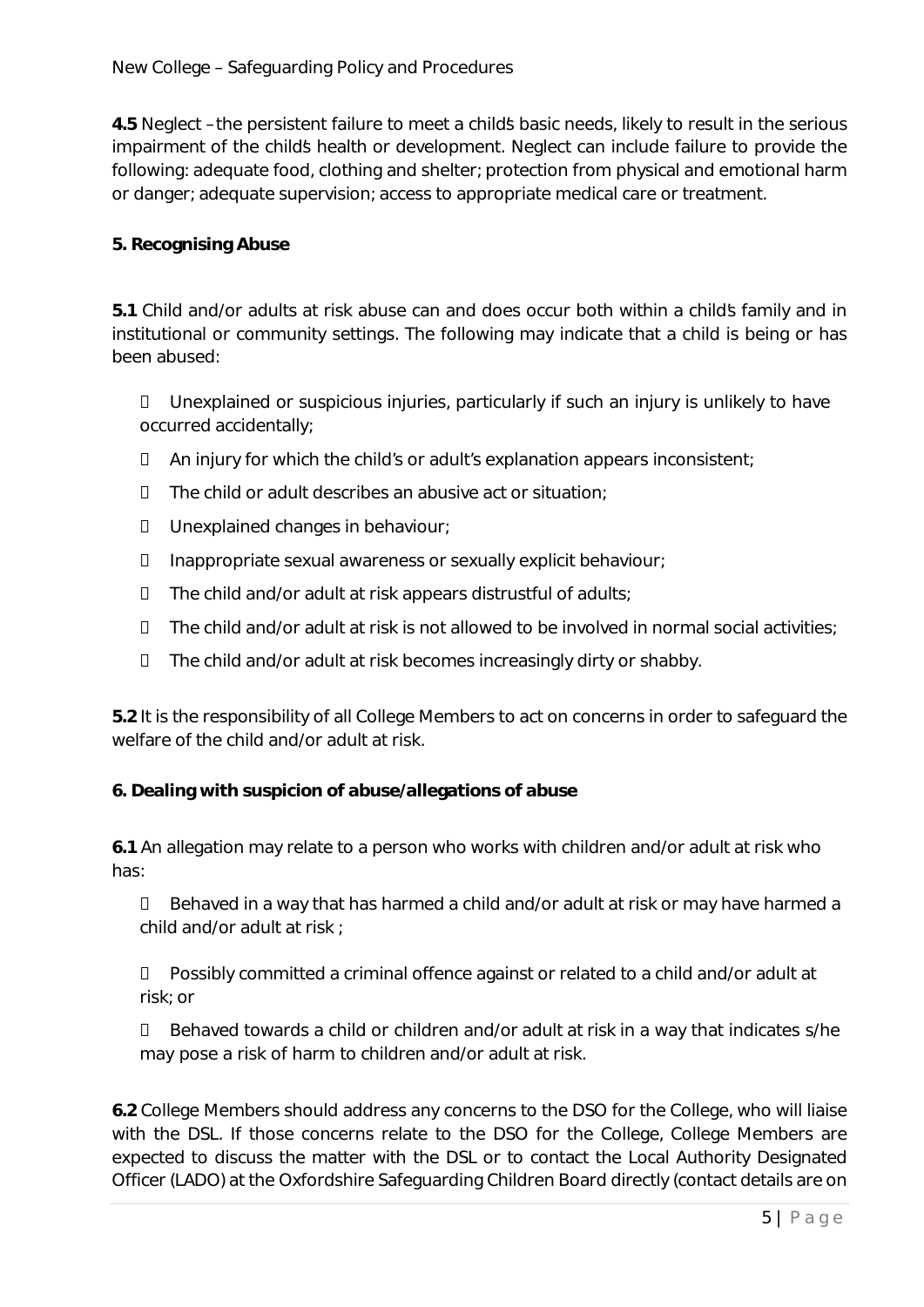the last page of this policy). If an individual feels that the DSO or the DSL has not responded appropriately, then they are encouraged to contact the LADO without delay. Every effort should be made to maintain confidentiality. Suspicions or allegations of abuse must not be discussed with anyone else other than those named in section 15. The LADO should provide advice and guidance, liaising with the police and other agencies to ensure the concerns are dealt with as quickly as possible consistent with a thorough and fair process.

**6.3** It is the responsibility of the DSL to act on behalf of the College in dealing with allegations or suspicion of abuse. In the absence of the DSL, the DSO will act on behalf of the College, in consultation with the Warden. It is the task of Social Services, not the College, to investigate the matter, under S*ection 47* of the *Children Act 1989*. Under no circumstances should a College Member conduct their own investigation into suspicions or allegations of abuse, neither should they question children and/or adult at risk closely, as to do so may distort any investigation that may be carried out subsequently by the Police or Social Services.

**6.4** If a child and/or adult at risk says something or acts in such a way that abuse is suspected, the person receiving the information should:

 $\Box$  React in a calm but concerned way;

 Tell the child and/or adult at risk that s/he is right to share what has happened, and that s/he is not responsible for what has happened;

 $\Box$  Find an early opportunity to explain that it is likely that the information will need to be shared;

 Take what the child and/or adult at risk says seriously and allow the child and/or adult at risk to continue at his/her own pace;

 Keep questions to an absolute minimum (only clarify what the child and or adult at risk is saying) and not ask a question that suggests a particular answer;

 $\Box$  Not interrupt the child and/or adult at risk when they are recalling significant events;

 $\Box$  Reassure the child and/or adult at risk that the problem can be dealt with;

 $\Box$  Tell the child and/or adult at risk what will happen next and with whom the information will be shared;

D Do not promise to keep secrets;

 Make a full written record of what is said and done, though this should not result in a delay in reporting the problem.

**6.5** The record should include:

- The child's and/or adult at risk account of what has occurred;
- $\Box$  Any dates, times or places and any other potentially useful information;
- $\Box$  The nature of the allegation or concern;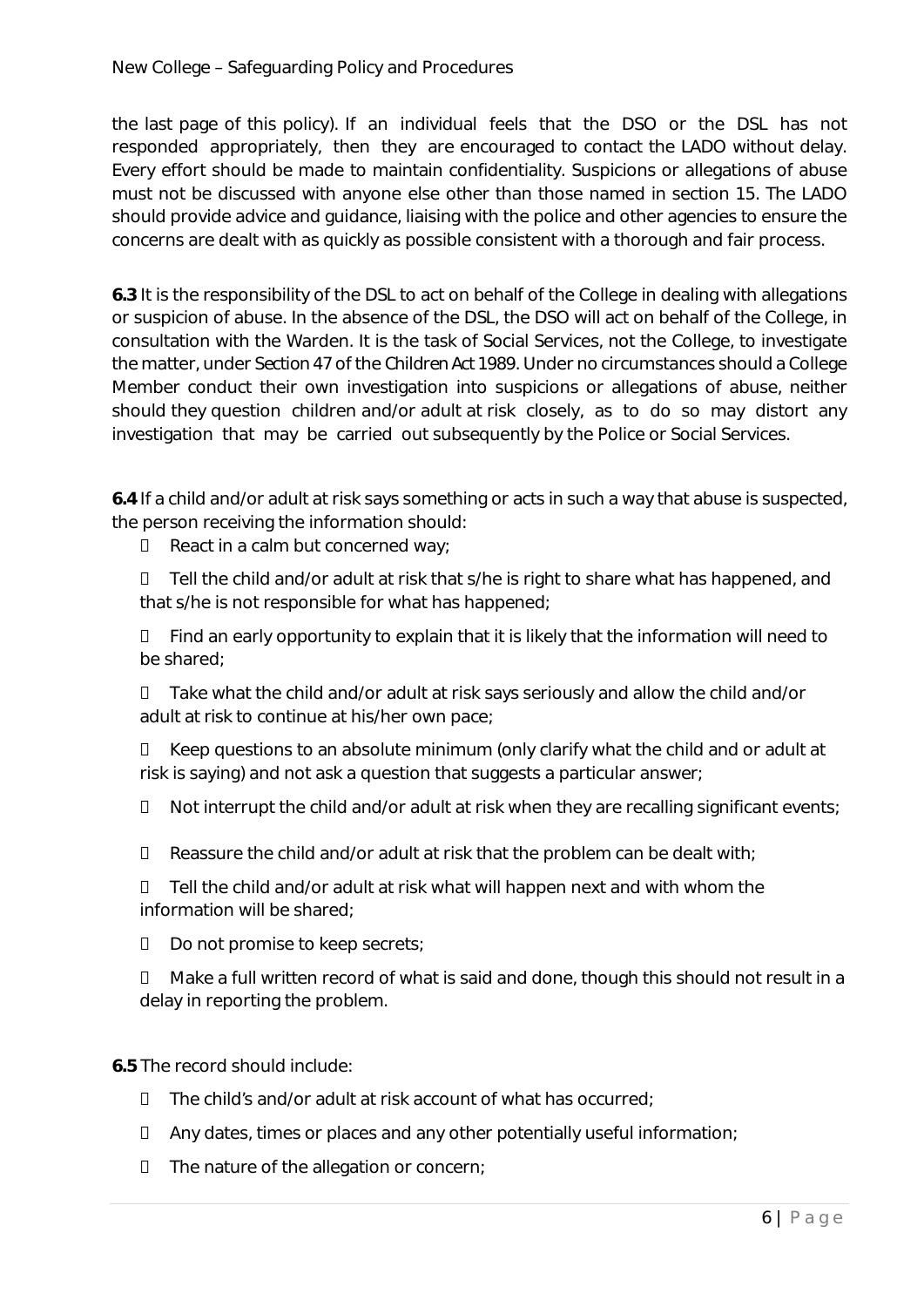New College – Safeguarding Policy and Procedures

 A description of any visible physical injury (clothing should not be removed to inspect the child and/or adult at risk).

If handwritten, contemporaneous notes are typed up, the original notes must be retained.

**6.6** The record may be used later in a criminal trial and it is vital that what the child and/or adult at risk discloses is recorded as accurately as possible. The record must be drafted in the child's and/or adult at risk words and should not include the assumptions or opinions of others.

**6.7** The problem should be reported **immediately** to the DSO who will take the appropriate action, including informing the DSL. The DSL will inform the LADO **within one working day** of all allegations that come to the College's attention or that are made directly to the police. If the concern arises out of normal office hours (evenings and weekends), contact should be made with the Social Services Emergency Duty Team on 0800 833408. Advice can also be sought from the NSPCC 24-hour helpline on 0800 800 5000 or from the Police Child Protection team on 01865 335199. In an emergency, dial 999.

**6.8** All College Members are required to report or act on any disclosures or allegations of abuse that involve a College Member or that have taken place at the College or on College business.

**6.9** It is recognised that College members may need support after receiving a disclosure from a child and/or adult at risk, and support will be offered by the College

## **7. Procedure for dealing with allegations or suspicions about a College Member**

**7.1** When a concern arises, there are three processes that may need to take place:

- A child and/or adult at risk protection investigation;
- A criminal investigation;
- Action by the College/University to discipline or remove the Member.

**7.2** If the College removes a member from working with children because the person poses a risk of harm to children, the College must make a referral to the Disclosure and Barring Service. It is an offence to fail to make a referral without good reason.

#### **8. Candidates for admission interviews**

**8.1** Candidates for admission to New College are invited to stay at the College for a period of days, during the interview selection process. The College recognises that it is likely that most candidates will be under the age of 18. Students of the College who apply to be engaged in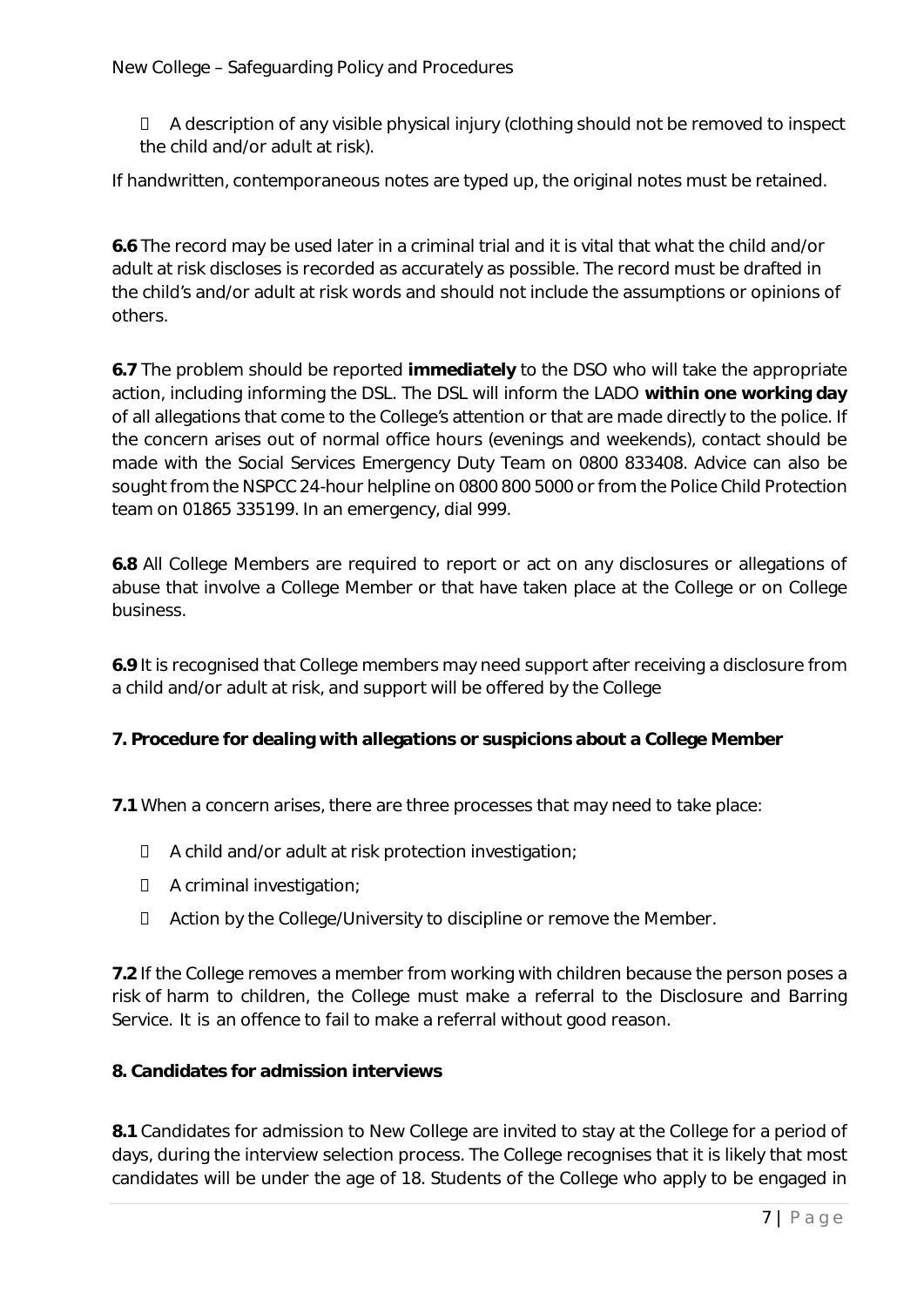outreach work as Interview Shepherds' for the College will not be required to undergo a DBS check. If they are deemed suitable for this post which entails working with children, these students have a compulsory short induction for the role. This includes reminders concerning the importance of maintaining appropriate professional boundaries and the expectations of the College in relation to conduct.

# **9. Students under the age of 18**

**9.1** The College may admit students who commence their studies before their 18th birthday. The College recognises that:

- $\Box$  Anyone under the age of 18 is a child as a matter of law;
- $\square$  The College has special duties of care towards a child;

 The College is not *in loco parentis*, except in the case of a medical emergency where written permission has been previously obtained from the parent or guardian of the child.

**9.2** The DSO is responsible for ensuring that the DSL is informed of the admission of any

students who will commence their studies before their 18th birthday.

**9.3** The DSO is responsible for ensuring that the hall, bar, and lodge have the names of any students under the age of 18.

## **10. Planning an activity**

**10.1** Any College member who has responsibility for orgainsing an activity involving children and/or adults at risk must nominate an appropriate individual to act as the designated safeguarding lead for the activity. The DSL and the Porters Lodge should be informed who the DSL for a particular activity is.

**10.2** Activities should:

- Be designed so that appropriate training and supervision is available to those working with children and/or adults at risk
- Minimise occasions on which members of the University will need to work alone in an unsupervised way with children or adults at risk; and
- be appropriately risk assessed.

**10.3** Every activity that involves children and/or adults at risk should be risk assessed, and the assessment should consider how the risks can be minimized. It should also outline the local processes for reporting concerns, as well as taking account of Heath and Safety considerations. Once completed, the risk assessment must be approved by the appropriate Designated Safeguarding Officer/Lead, and a copy will be filed with the DSL, before the activity is undertaken. The risk assessment for any activity involving children and/or adults at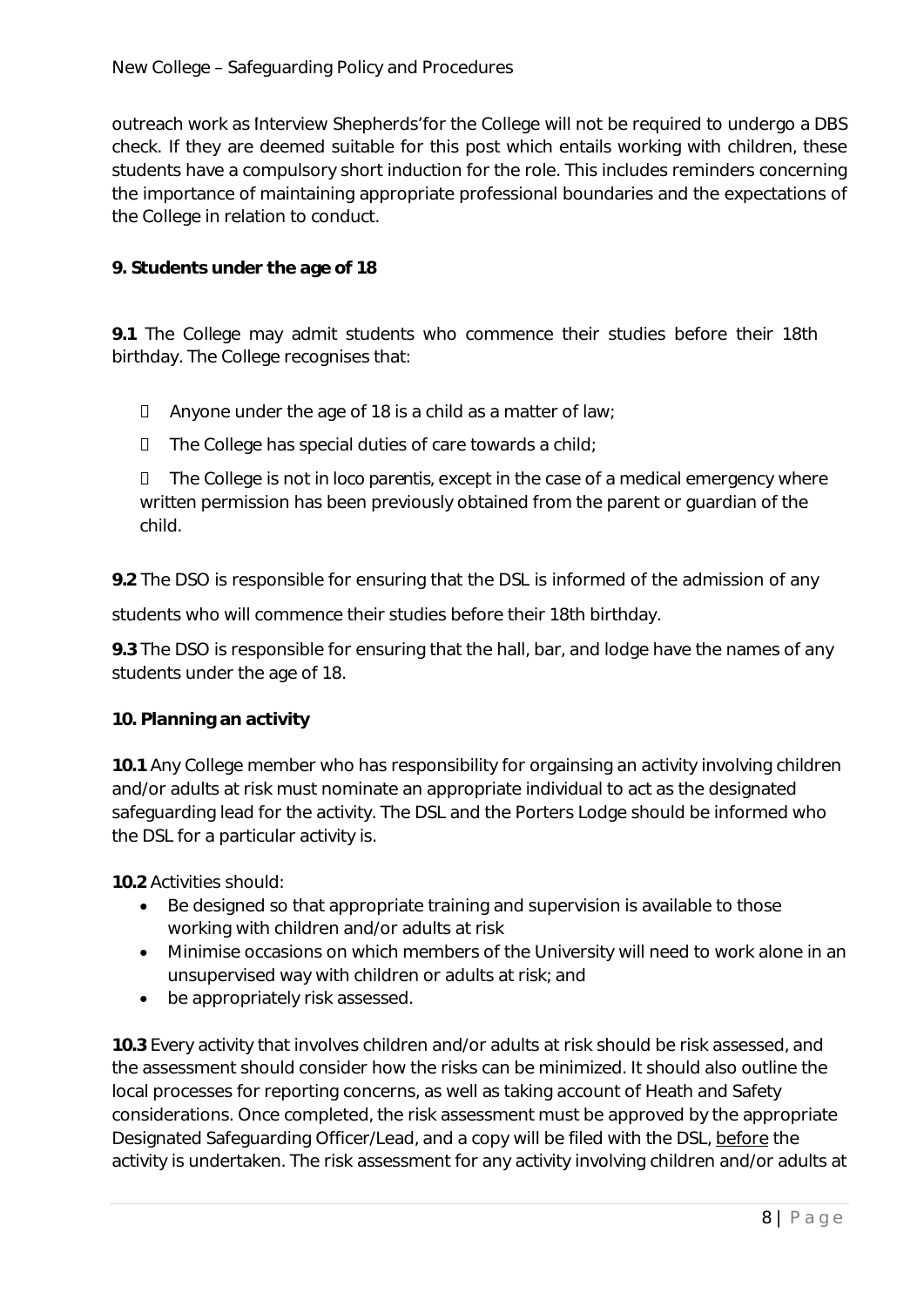risk should identify at least one individual who will act as the key contact point to deal with such matters.

**10.4** Completed risk assessments should be made available to all staff or volunteers involved in the activity.

**10.5** It is expected that for visits by schools where members of staff are in attendance, the school will complete its own risk assessment and take its own child protection steps in accordance with local education authority guidelines.

**10.6** Any pre-employment or pre-activity checks should be carried out in accordance with the University's guidance published at www.admin.ox.ac.uk/personnel/recruit/preempcheck/

**10.7** Children and adults at risk who are participating in a College activity must, as part of their induction to the activity, be given clear information about who, and to who, they can report concerns about any member of the college with whom they will be interacting. More than one point of contact should always be given and the details of the Colleges Safeguarding Officers included (in addition to the contact details of the nominated safeguarding lead for the activity) so that complaints can be made directly to these officers, where appropriate.

# **11. Confidentiality**

**11.1** The College has an obligation to respect the privacy and confidentiality of all individuals. Nevertheless, complete confidentiality to informants in circumstances of alleged abuse cannot and should not be promised. Anyone making an allegation should be assured that:

- The adult will only pass on information to the minimum number of people who must be told in order to ensure that the proper action is taken.
- The adult will never tell anyone who does not have a clear 'need to know'
- The adult will take whatever steps they can to protect the informing child or adult from any retaliation or unnecessary stress that might be feared after a disclosure of alleged abuse has been made

**11.2** There will be circumstances in which it is necessary for a Safeguarding Officer or other College Member to share information with third parties such as the Local Authority, the Police or the child's parents or guardians.

## **12. Conduct around children and adults at risk**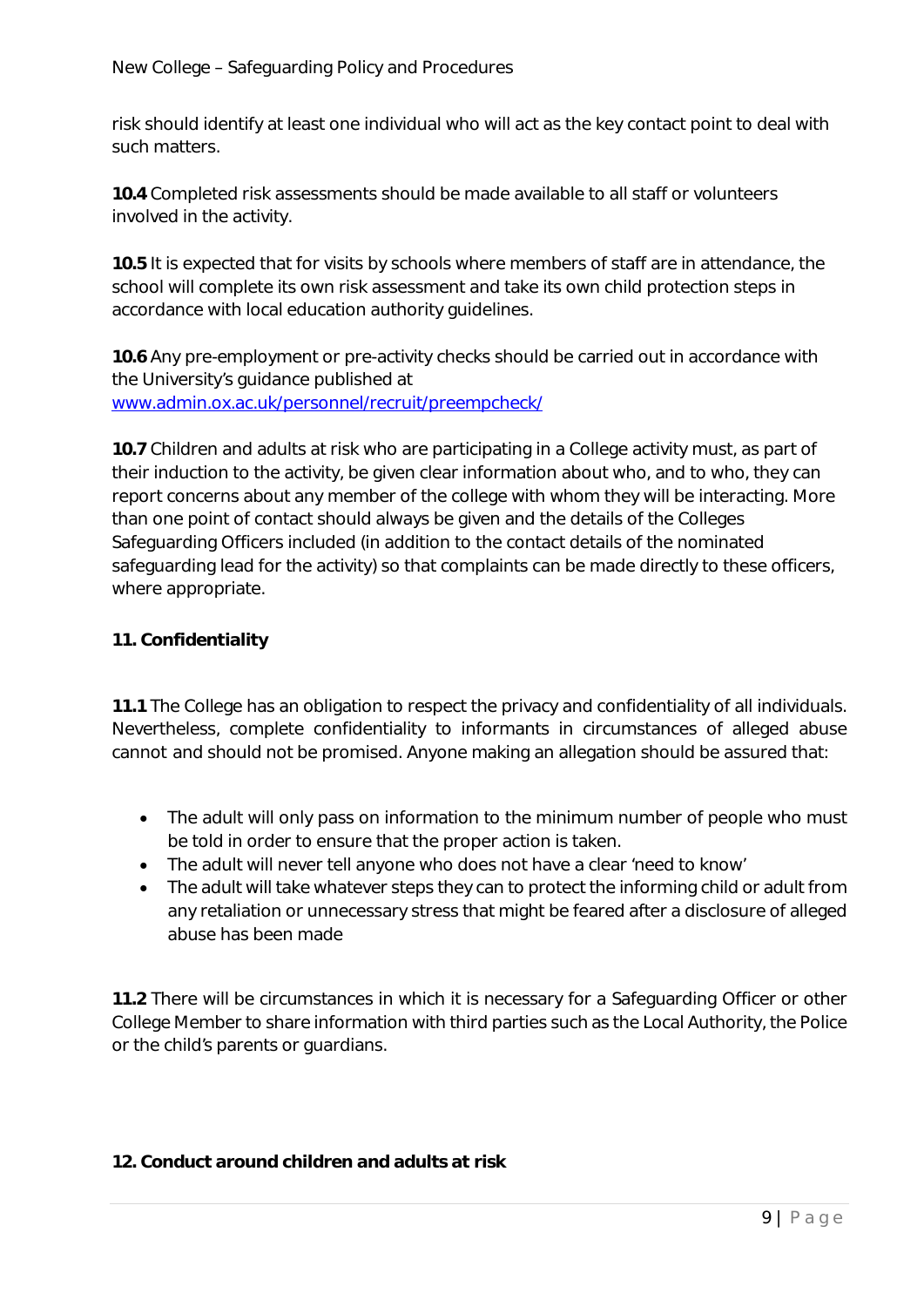**12.1** College Members should remember that inappropriate behavior can occur via the telephone, internet, and e-mail, as well as during direct interaction with children or adults at risk.

**12.2** Conduct to be avoided:

 Spending excessive amounts of time alone with children or adults at risk, away from others;

- $\Box$  Taking children or adults at risk to your home;
- $\square$  Being alone in a vehicle with children or adults at risk;
- Giving personal gifts to children or adults at risk;
- Friendships conducted via social media and/or text messaging.

**12.3** Conduct never to be sanctioned:

 Engaging in rough, physical or sexually provocative games with children and/or adults at risk;

 Giving children and/or adults at risk inappropriate drugs or other inappropriate substances, including alcohol (please note that one of the four key objectives of the *Licensing Act 2003* is the 'protection of children from harm' and that it is also an offence for a child to be supplied with or knowingly to consume alcohol on a licensed premises);

- Allowing or engaging in any form of inappropriate touching;
- $\Box$  Making sexually suggestive comments to children and/or adults at risk, even in jest;
- Allowing allegations made by a child and/or adult at risk to go unreported;

D Doing things of an intimate nature for children or adults at risk that they can do for themselves.

**12.4** College Members should:

 $\Box$  Treat everyone with fairness, equality and respect;

 $\Box$  Be sensitive to children or adults at risk appearance, race, culture, religious belief, sexuality, gender or disability;

□ Act as a good role model and challenge any unacceptable behavior from children or adult at risk from other College Members, including concerns over crossing professional boundaries;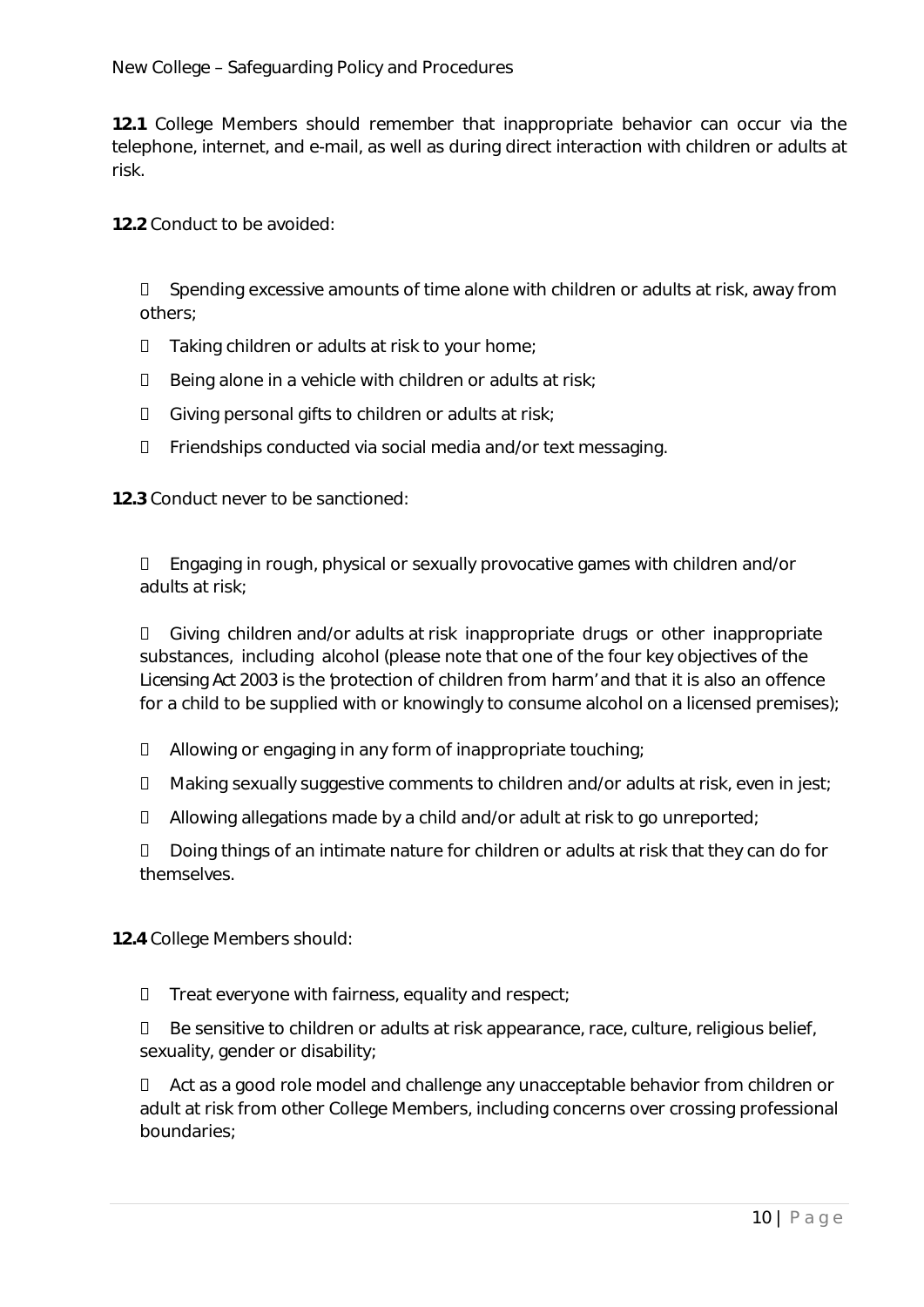Report all allegations or suspicions of child abuse using the Procedures outlined in this Policy;

 $\Box$  Consider whether contact with an individual child or adult at risk should involve a colleague being present;

 $\Box$  Be aware that physical contact with a child or adult at risk may be misinterpreted;

 Retain a professional approach to children and adults at risk, including avoiding physical contact with a child or adult at risk;

 Respect a child's right to privacy and, in residential accommodation, not enter a child's bedroom or the bedroom of an adult at risk without prior authorisation from the DSL, except in the case of an emergency.

**12.5** The *Sexual Offences Act 2003* provides that intimate contact between an adult and a child, where that adult was in a 'position of trust' to the child is a criminal offence. Those in a 'position of trust' include those who have regular unsupervised contact with a child, or where an adult looks after a child at an educational institution at which the adult is not also receiving education.

**12.6** It may be necessary for College Members to take photographs or make videos of children for educational research, teaching purposes, or publication. An image of a child is personal data for the purposes of the *General Data Protection Regulations 2016*. Where images are stored in a way that makes the data subject identifiable, or where the images are used for publication (online and print), written consent should be obtained **before the images are created**. If the data subject is capable of comprehending the implications of consenting to the data use, then their consent should be sought; otherwise, the consent of the parent or legal guardian should be obtained.

## **13. People with Specific Responsibility for Child Protection and their Roles**

**13.1** The designated staff are responsible for:

- Procedure
- Holding and being conversant with current local and national Child Protection procedures.
- Keeping up to date through training. It is a requirement that this takes place at least every two years.
- Reviewing and updating the Colleges Safeguarding Policy and inter agency working. Any deficiencies or weaknesses in the policies and procedures must be remedied without delay.
- Liaison over safeguarding matters with the local Social Services Department
- Raising awareness
- Briefing and guiding those in regular contact with children in College on Safeguarding matters. This includes the briefing of new staff as part of their induction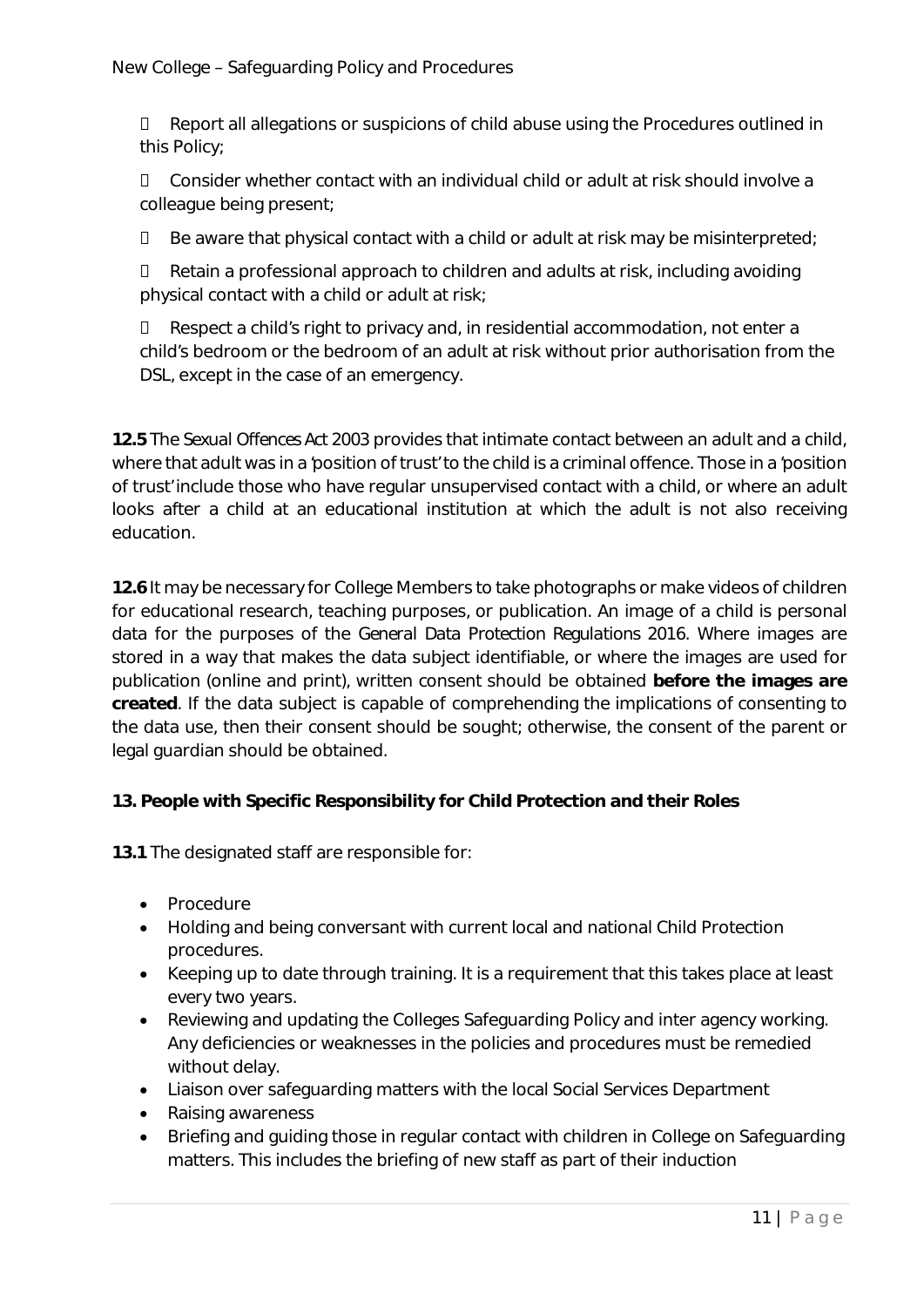- Keeping close contact with all staff and maintaining awareness of Safeguarding and the need to raise concerns with the DSO/DSL
- Ensuring that the Safeguarding procedures are followed within the College, that each Member has access to the procedures and has an understanding of them
- The Safeguarding procedures must be available to parents and teachers of children working with the College on request
- Referrals, receiving reports of alleged abuse or suspected child abuse within the College, or reported by a child relating to incidents at home or outside the College, contacting the Social Services Department, and/or taking any other action in response;
	- o Keeping records
	- o Liaising with the staff
	- o Liaising with the DSL

**13.2** The Governing Body is responsible for undertaking an annual review of:

- The College Safeguarding Policy and Procedures
- The efficiency with which the related duties have been discharged

## **14 Training**

14.1 Any member of the College who will be planning activities with children and/or adults at risk should have comleted the on-line training provided by Oxford Safegusrding Children Board (https://www.oscb.org.uk/booking-training/) *An Introduction to Safeguarding,* together with any additional training that may have been identified by the risk assessment process.

14.2 Anyone holding the role of Safeguarding Officer and their deputies will undergo detailed training in safeguarding issues on a regular basis

14.3 Activity organizers (for example, involving residential courses for young people) may wish to arrange additional training

#### **15. Contact Information**

**15.1** Designated Safeguarding Lead Gez Wells - Home Bursar

gez.wells@new.ox.ac.uk

Tel. 01865 279560

01865 279500 (outside office hours)